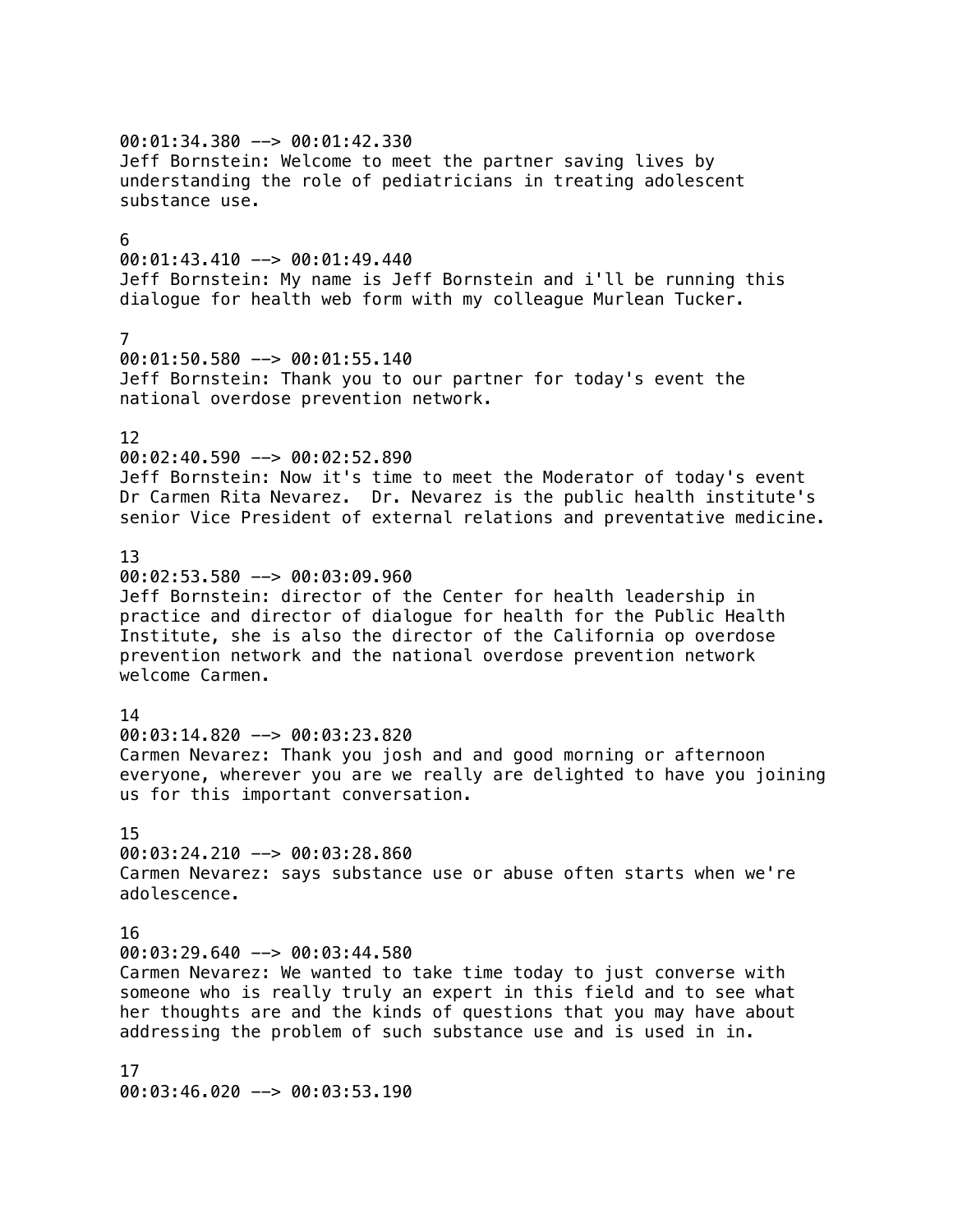Carmen Nevarez: In this age group, so our learning objectives for today are just to briefly introduce the national overdose prevention network. 18 00:03:53.550 --> 00:04:04.500 Carmen Nevarez: To talk about the role of pediatricians in overdose prevention and to explore how we can build even more effective partnerships with adolescent treatment providers next slide. 19 00:04:06.450 --> 00:04:17.910 Carmen Nevarez: We will start with a Pole, and this will help us to understand and also the audience to understand how many of you out there are partnering with or representing a pediatric adolescent medicine.  $20$ 00:04:18.480 --> 00:04:27.930 Carmen Nevarez: specialty so if you'll pull up that Pole and I would like you all to just take a moment to check the right box for where you are and. 21 00:04:28.620 --> 00:04:36.240 Carmen Nevarez: And then, after I introduce nope and we'll come back and look at the results we can all get a sense of who else is in the audience with you. 22 00:04:36.930 --> 00:04:52.320 Carmen Nevarez: Again, I want to just emphasize, we want your questions, we want your comments and your thoughts so don't hesitate to say what's on your mind by just typing into the Q amp a box so let's talk about what an open is and what we can do to support your work that can. 23 00:04:53.580 --> 00:05:07.440 Carmen Nevarez: Our team at public health institute's Center for health leadership and practice launched a statewide forum for all coalition's individuals and organizations that we're working to combat the opioid crisis in California. 24 00:05:07.890 --> 00:05:15.330 Carmen Nevarez: Through that work with established a very successful statewide network and we're serving over 33 million Californians.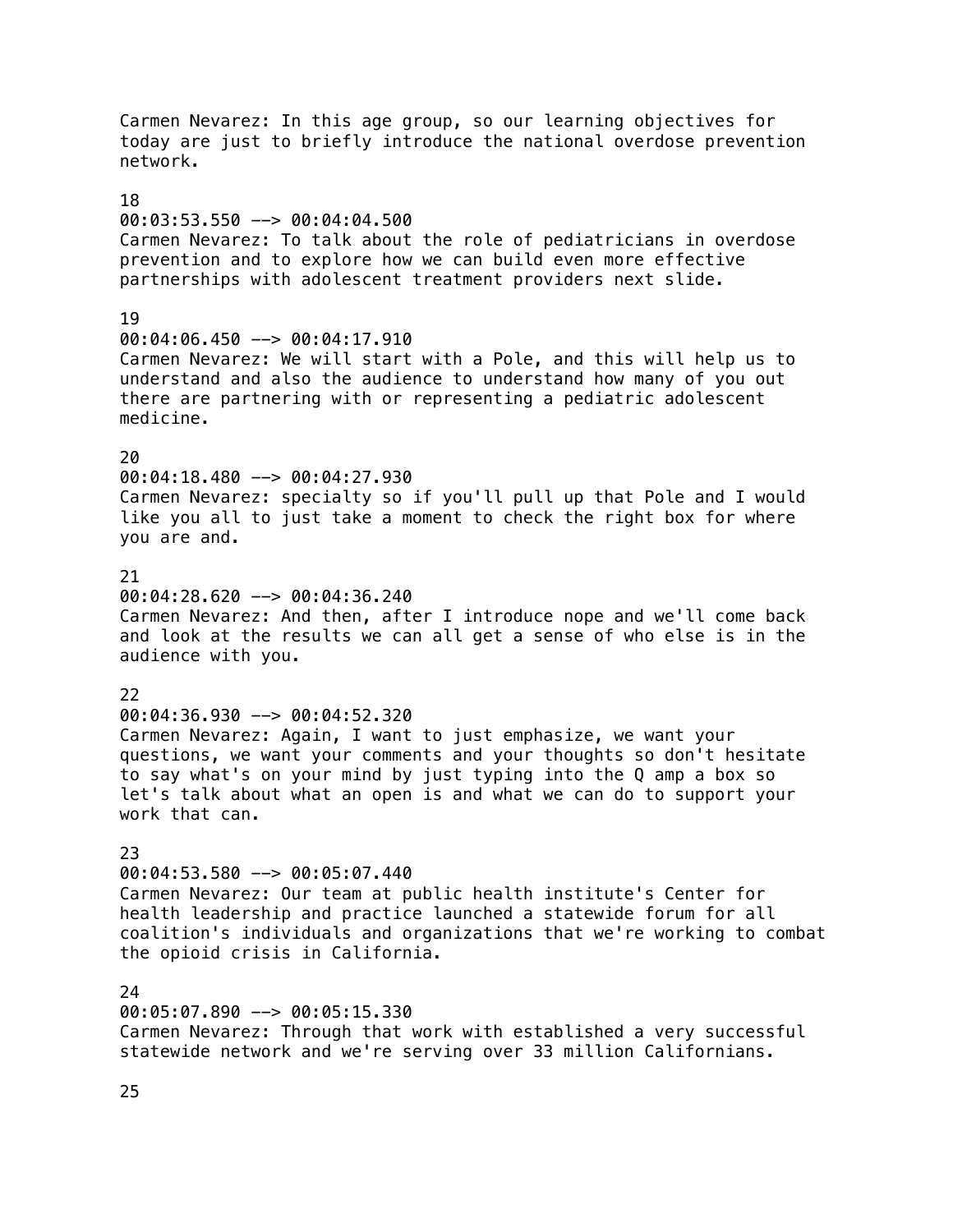00:05:15.750 --> 00:05:25.470 Carmen Nevarez: Our success has really been based on the experience of running a national leadership Academy, on behalf of CDC which has served more than 125 communities nationwide. 26 00:05:25.980 --> 00:05:34.020 Carmen Nevarez: we've learned what it takes to drive local change for complex problems like overdose deaths ingredients are strong collaborations. 27 00:05:34.350 --> 00:05:47.010 Carmen Nevarez: Because stopping overdose does requires collaboration from all of the members of your Community really strong partnerships are are really needed in order to make this work, sustainable and really increase the REACH. 28 00:05:47.520 --> 00:05:55.830 Carmen Nevarez: We know that you must leverage the assets that you have in your Community bring everybody together to implement what your Community feels that it needs. 29 00:05:56.100 --> 00:06:04.920 Carmen Nevarez: In order and align that with evidence based practice in order to really reach the results in a lasting way that you that you all know that you need and want. 30 00:06:05.910 --> 00:06:14.010 Carmen Nevarez: work across sectors get everybody to the table and adopt what works don't don't bother to reinvent the wheel. 31  $00:06:14.340$  -->  $00:06:22.530$ Carmen Nevarez: There is very good evidence out there, we have a great library of how different people have implemented those strategies. 32 00:06:22.830 --> 00:06:31.440 Carmen Nevarez: How to implement, though the evidence and we look forward to hearing from you what some of your ideas are and what some of your experiences have been in implementing what works. 33 00:06:31.830 --> 00:06:45.750 Carmen Nevarez: We use a prevent manage treat and stop framework and a lot of what we do so you'll see that in our materials so we're taking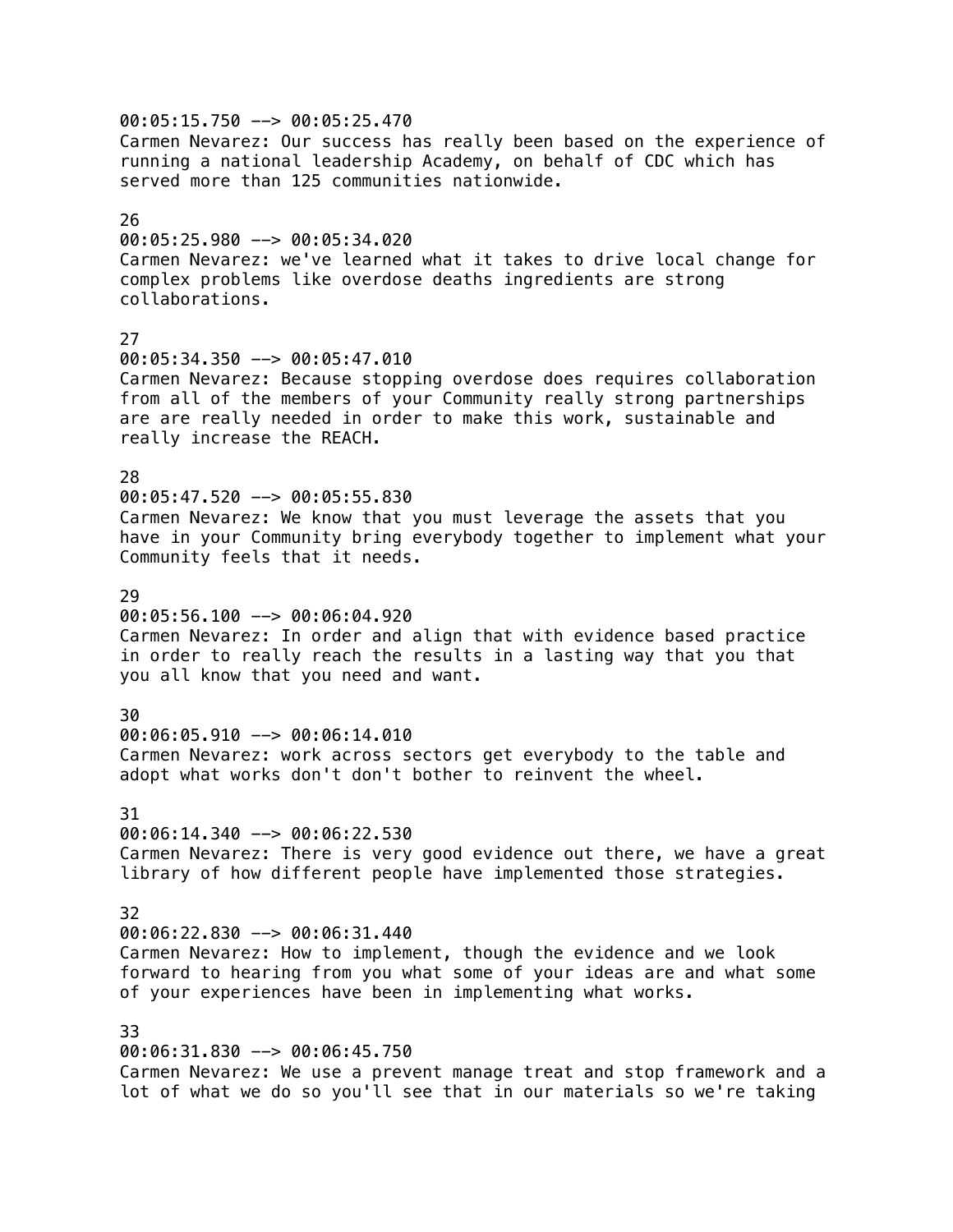this network nationwide to help you save lives and partnership with partnerships and strategies and resources for overdose prevention. 34  $00:06:47.250$  -->  $00:06:48.270$ Carmen Nevarez: Next slide please. 35  $00:06:49.890$  -->  $00:06:56.340$ Carmen Nevarez: Okay, so it's really truly a pleasure to introduce Dr Sharon lady she is the. 36 00:06:56.790 --> 00:07:04.440 Carmen Nevarez: board certified developmental behavioral pediatrician and assistant professor of pediatrics at Harvard Medical School. 37 00:07:04.770 --> 00:07:12.840 Carmen Nevarez: and also the director of adolescent substance abuse program in the division of developmental medicine at Boston children's hospital. 38  $00:07:13.110$  -->  $00:07:21.450$ Carmen Nevarez: Which is comprised of clinical research, training and policy arms she's evaluated and treated thousands of adolescents with substance use disorders. 39 00:07:21.780 --> 00:07:30.540 Carmen Nevarez: and has taught national curricula published extensively on outpatient management of substance use disorder and adolescents, including screening. 40  $00:07:30.810$  -->  $00:07:39.720$ Carmen Nevarez: And brief advice in primary care, which I know many of us really want to hear about and the use of drug testing and outpatient management of opioid dependence adolescence. 41  $00:07:40.110$  -->  $00:07:48.990$ Carmen Nevarez: Before we hand her the MIC let's take a really quick look at who our audiences, so it looks like we have a lot to learn today because. 42 00:07:49.710 --> 00:08:04.260 Carmen Nevarez: Nearly three quarters of us have not yet worked with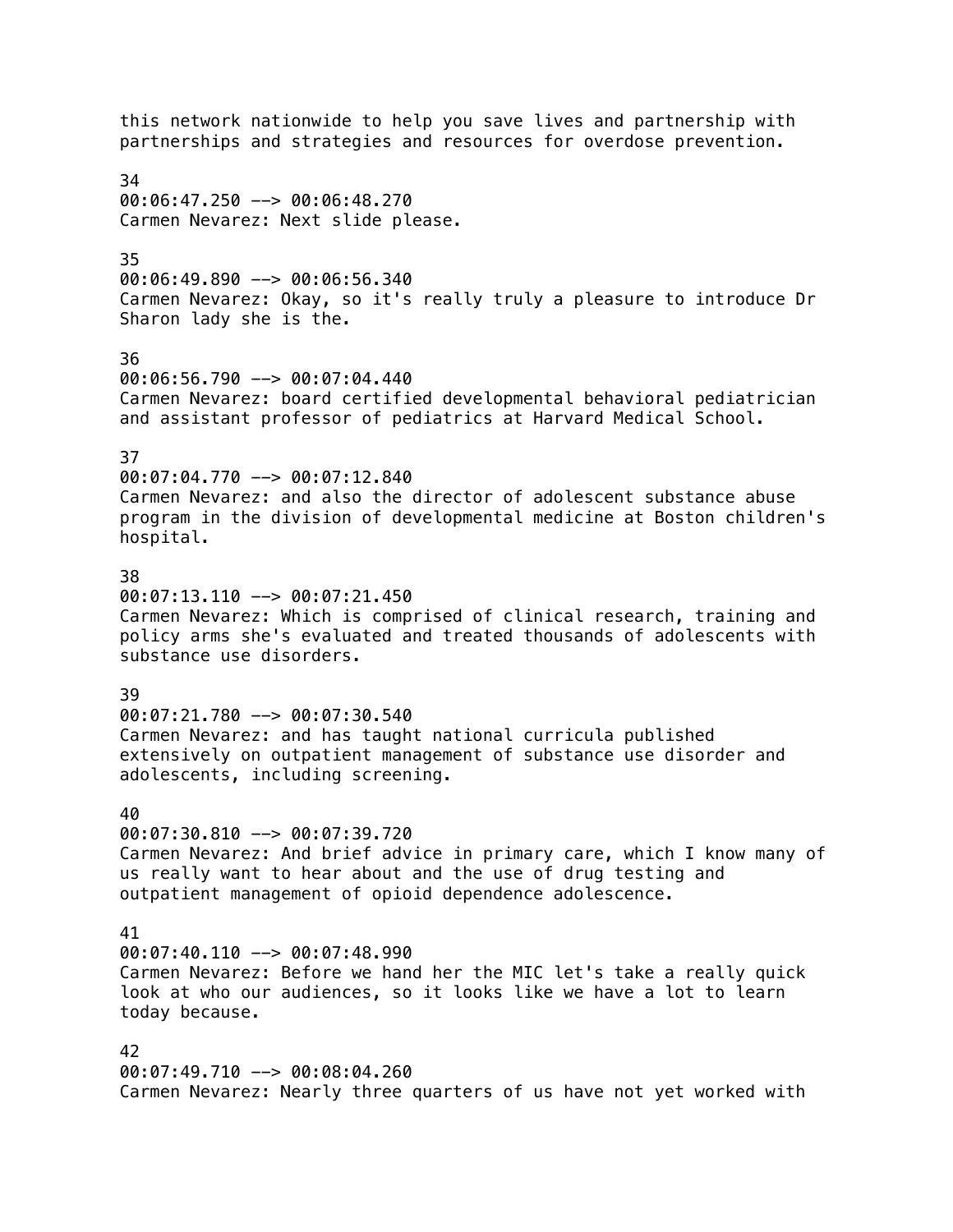an adolescent adolescent medicine specialist, and so we very much want to hear what you have to say, Dr levy and I will turn the microphone over to you. 43 00:08:10.680 --> 00:08:22.440 Sharon Levy: Thank you and and thank you for inviting me today um is such an important topic and it touches so many of our lives so it's really. 44 00:08:24.300 --> 00:08:28.170 Sharon Levy: A pleasure to be able to address the audience and. 45 00:08:29.520 --> 00:08:47.520 Sharon Levy: share my thoughts on it come at this at as a slightly different perspective, working with younger people than folks who work with adults might so and I think that there's just so much that we can do right if we can get to the problems early and and divert them. 46 00:08:48.570 --> 00:08:50.280 Sharon Levy: So i'm. 47 00:08:52.590 --> 00:09:01.950 Sharon Levy: Carmen you and you asked me a little to talk a little bit about myself on in the role that I play on. 48 00:09:05.820 --> 00:09:20.850 Carmen Nevarez: Yes, that that is exactly correct let's let's go ahead and just start with what your story is and figure out where you, you know where you fit into this found your road to where you've landed and and get you started on telling us a little bit about why that's important. 49 00:09:23.400 --> 00:09:31.230 Sharon Levy: Great, so I am trained as a developmental behavioral pediatrician and also an addiction medicine specialist. 50 00:09:32.550 --> 00:09:38.580 Sharon Levy: And i'm about a little bit more than 20 years ago now, a. 51 00:09:39.810 --> 00:09:52.290 Sharon Levy: philanthropist family made a donation to my hospital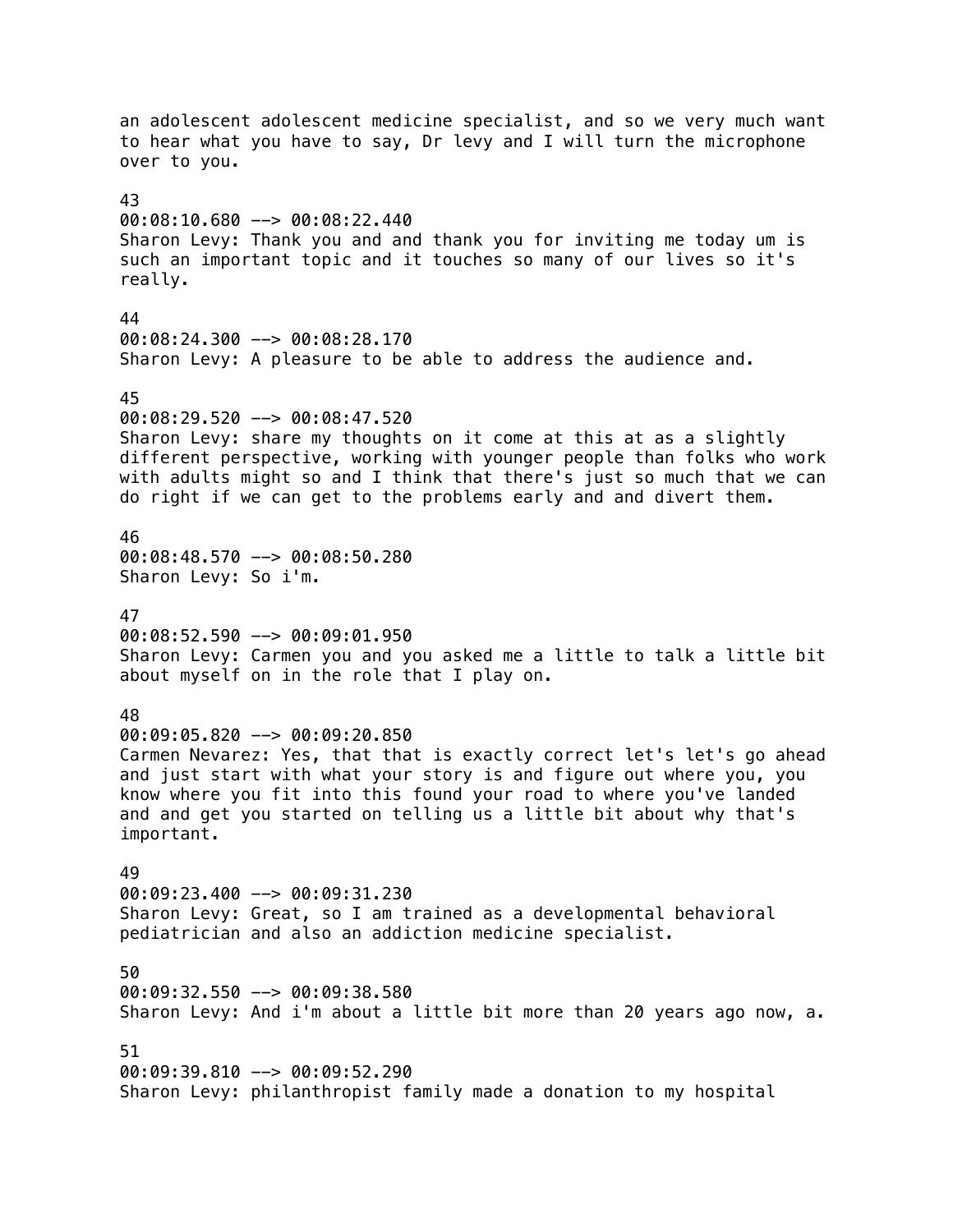Boston children's hospital, where I was just finishing up my training actually and the donation was. 52 00:09:53.940 --> 00:10:12.660 Sharon Levy: devoted to opening up what ultimately became the first substance use disorders treatment program at an academic children's hospital, and so the hospital made that commitment, and then they went looking for a director and I raised my hand and. 53 00:10:14.160 --> 00:10:23.970 Sharon Levy: The story is as simple as that, if we're going to be completely honest i'm not really sure that I was all that well qualified back at that time, but. 54 00:10:25.350 --> 00:10:33.600 Sharon Levy: I was somebody who is willing to take on this undertaking, which you know I think I may not have realized that the moment. 55  $00:10:34.620$  -->  $00:10:50.190$ Sharon Levy: At that moment what it was getting myself into but there really were no models, there were no role models, there were no examples that we could pattern ourselves on so we had really a wide open space in front of us and. 56 00:10:51.480 --> 00:10:55.020 Sharon Levy: got the opportunity to really figure out what some programming. 57 00:10:56.100 --> 00:11:08.640 Sharon Levy: should and could look like and over the past 20 years we've been really working on and building up the treatment services that we offer in the sub specialty treatment Program. 58 00:11:14.010 --> 00:11:23.040 Carmen Nevarez: So um what, what do you think is most important for understanding why adolescent. 59 00:11:24.120 --> 00:11:40.020 Carmen Nevarez: The adolescent medicine perspective is different, what

do we need to think about when we think about adolescents and their risk for substance abuse or substance use, what are the key what are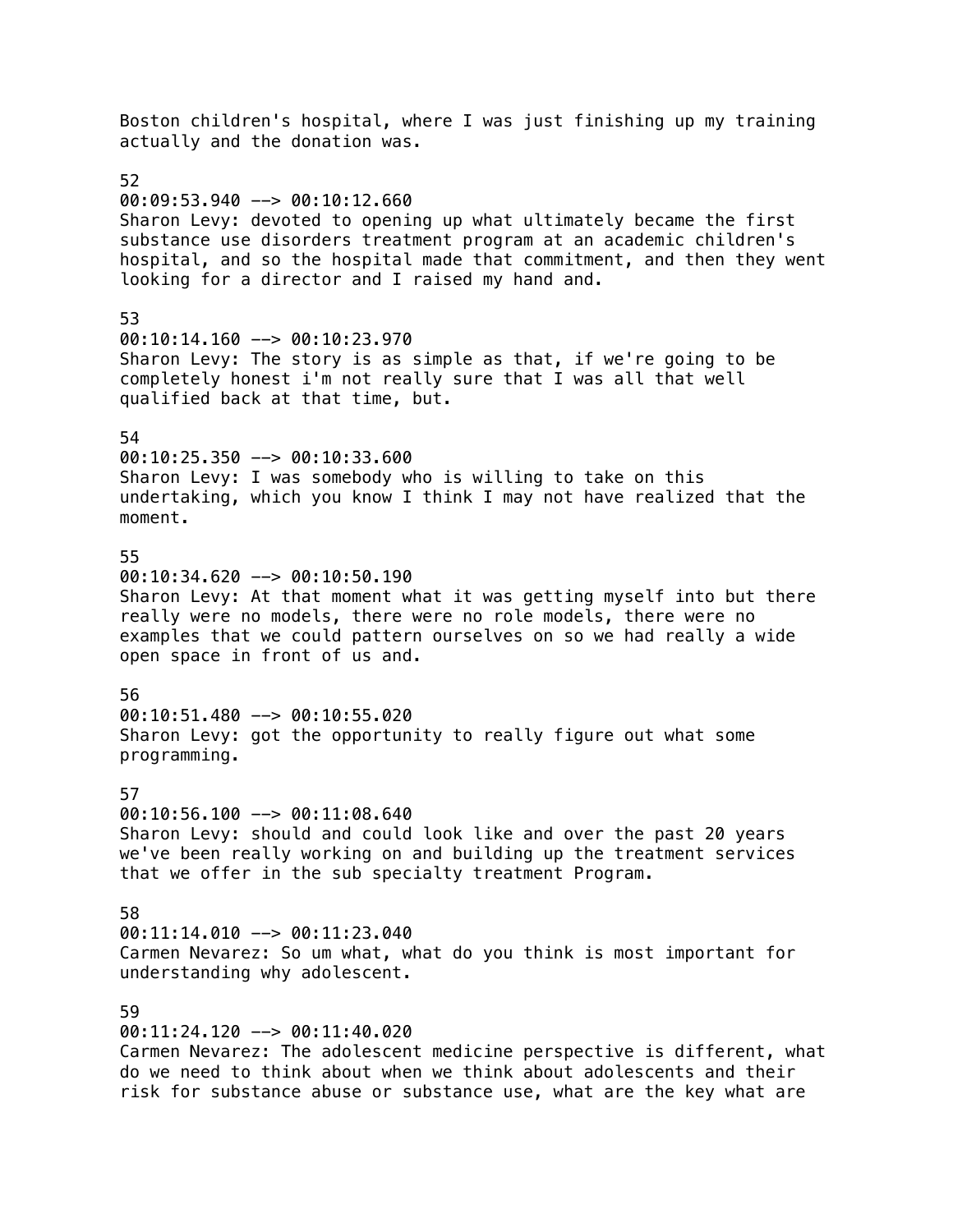key elements to sort of be prepared for. 60 00:11:41.400 --> 00:12:01.950 Sharon Levy: Well, that is exactly the right question from my perspective, so what we understand about adolescence is that they're in a period of very active brain growth and development it's really remarkable that we, this was not well recognized until. 61 00:12:03.090 --> 00:12:04.800 Sharon Levy: Now 50 to 100 years ago. 62  $00:12:05.820$  -->  $00:12:11.760$ Sharon Levy: People when they reached 14 1516 until fairly modern times were really considered adults. 63  $00:12:12.780$  -->  $00:12:21.540$ Sharon Levy: And it's it's really this modern concept that adolescence are a distinct developmental phase now anyone who has. 64  $00:12:22.440$  -->  $00:12:39.510$ Sharon Levy: lived or worked with adolescence or been an adolescent themselves will recognize this you know, this is actually it's pretty remarkable that we were able to miss that because I think you know nowadays we really recognize that so much as distinct about adolescents, but one of the. 65 00:12:40.770 --> 00:12:56.850 Sharon Levy: But that an active brain development really has a large impact on on behavior and also on you know certain vulnerabilities so we know that adolescents are more interested in risks risk taking. 66 00:12:57.600 --> 00:13:01.920 Sharon Levy: that's natural it's actually healthy it's something we are evolved to do. 67 00:13:02.550 --> 00:13:11.340 Sharon Levy: um, but it also puts us at risk, and especially in modern society, one of the big wrists is going to be on substance use right and so. 68 00:13:11.670 --> 00:13:24.810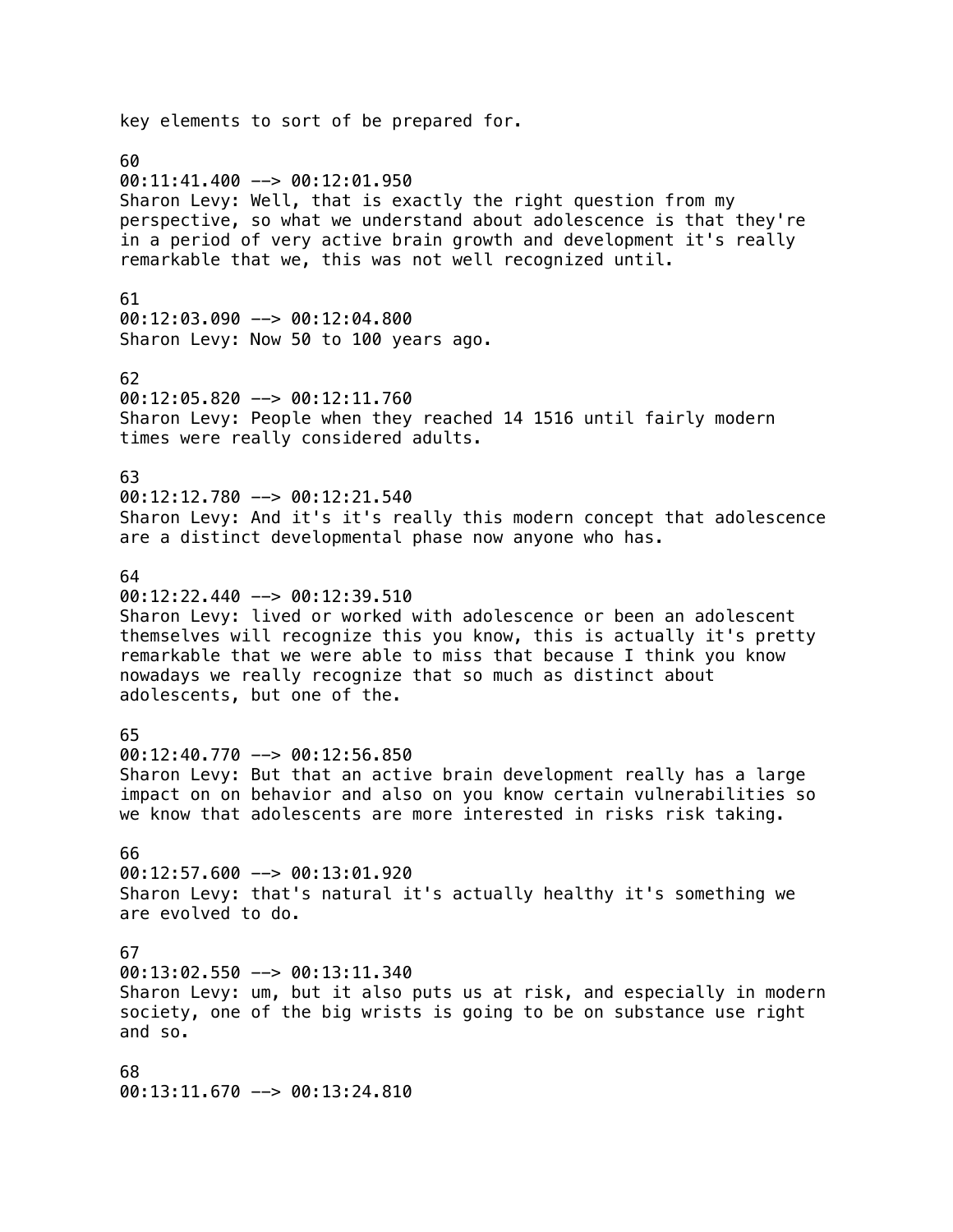Sharon Levy: You know the way that I think about this is that if, as a culture we make substances available the part of the population that's going to be most interested in trying them is going to be our young people right our adolescents and young adults. 69 00:13:25.470 --> 00:13:32.160 Sharon Levy: And it's not only that on substance use is sort of attractive because of you know, the. 70 00:13:33.750 --> 00:13:40.890 Sharon Levy: Because of the risk taking, and those sort of the different kinds of behaviors we see in younger people it's also true that. 71 00:13:42.090 --> 00:13:49.710 Sharon Levy: The the parts of the brain that are developing during adolescence are really important to protect us from addiction. 72 00:13:49.980 --> 00:14:06.270 Sharon Levy: And so, here is a group of people that are attracted to substance use and yet don't have the neurologic hardware that prevents them from developing the disorder of addiction and so they're a very, very high risk and vulnerable bowl group. 73 00:14:06.930 --> 00:14:18.690 Sharon Levy: And so they're they're an obvious group where it's an obvious point to intervene right to try and deflect substance use early. 74 00:14:19.410 --> 00:14:29.370 Sharon Levy: it's you know right before as people are starting to really try and identify that and intervene really early, we can do a remarkable amount of good. 75 00:14:29.820 --> 00:14:35.490 Sharon Levy: By preventing people from ever getting to the point of addiction, so I think that that's really critical. 76 00:14:35.880 --> 00:14:48.330 Sharon Levy: And I told you about the substance use disorders program

that we opened at Boston children's hospital a couple of decades ago, and there we treat kids who've primarily who've developed substance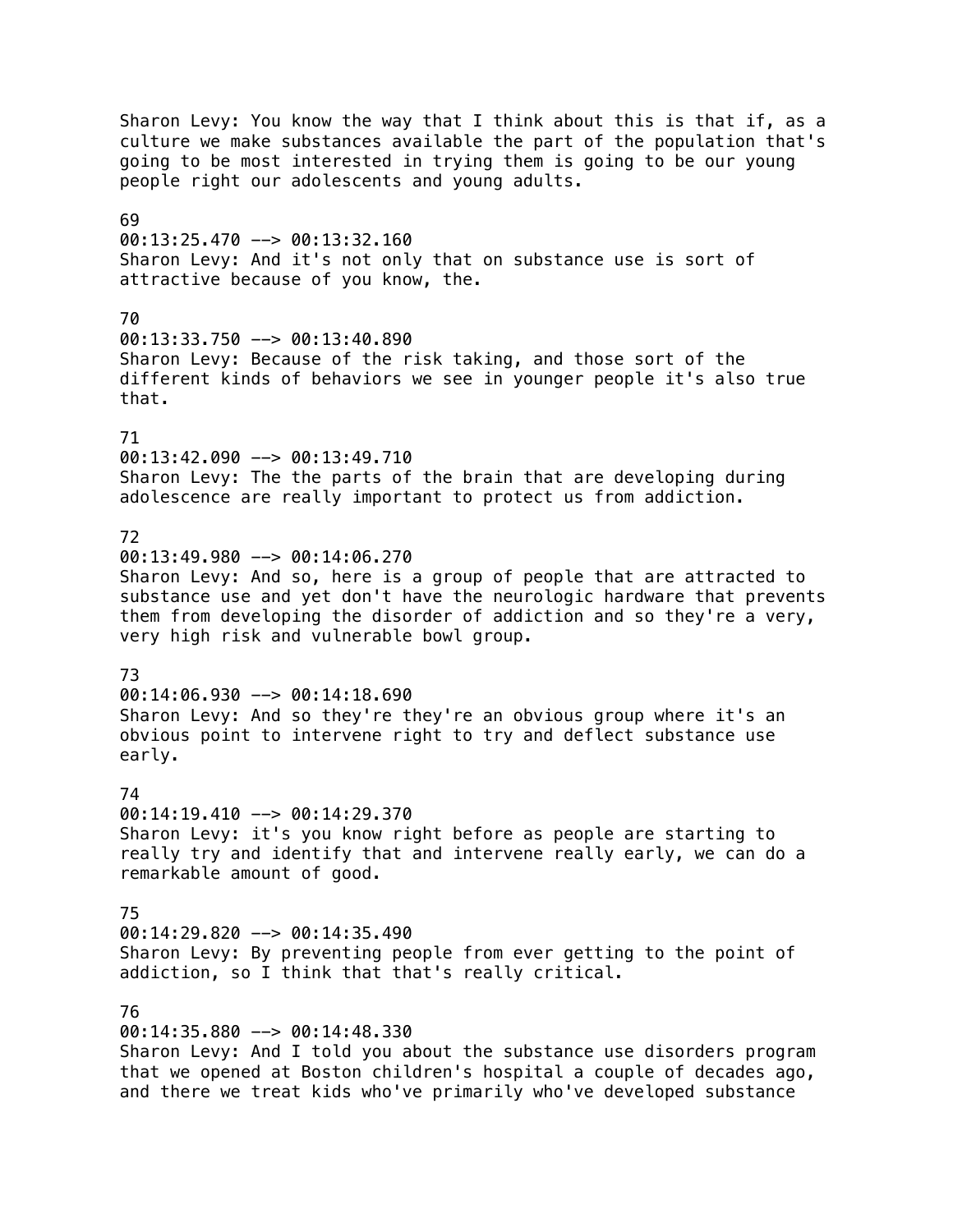use disorders. 77 00:14:49.710 --> 00:14:59.400 Sharon Levy: But one of the issues for me was that waiting for kids develop a substance use disorder it's very important that we have treatment for that population. 78 00:15:00.090 --> 00:15:10.410 Sharon Levy: But it's somehow it feels like it's missing something right why can't we go upstream and see if we can really start doing things before. 79 00:15:11.010 --> 00:15:23.040 Sharon Levy: The problems, develop and so about five or six years ago, our program started partnering with pediatricians all over the State of Massachusetts to see if we could. 80  $00:15:24.060$  -->  $00:15:32.910$ Sharon Levy: identify programs earlier and then not only identify them, but actually start treatment earlier and instead of bringing kids and families. 81 00:15:33.150 --> 00:15:42.300 Sharon Levy: into a sub specialty you know tertiary treatment facility, we can actually deliver care right in the Community right in their pediatricians offices. 82 00:15:42.570 --> 00:15:54.390 Sharon Levy: And that's a lot of the work we do, and a lot of that work is is preventive and the The goal is really to develop to deliver substance use disorder treatment of prevention and treatment of all kinds. 83 00:15:55.980 --> 00:15:57.420 Sharon Levy: I am a firm believer that. 84 00:15:58.530 --> 00:16:05.370 Sharon Levy: i'll tell you in my more than 20 years experience in working with this group um I have. 85 00:16:06.180 --> 00:16:16.140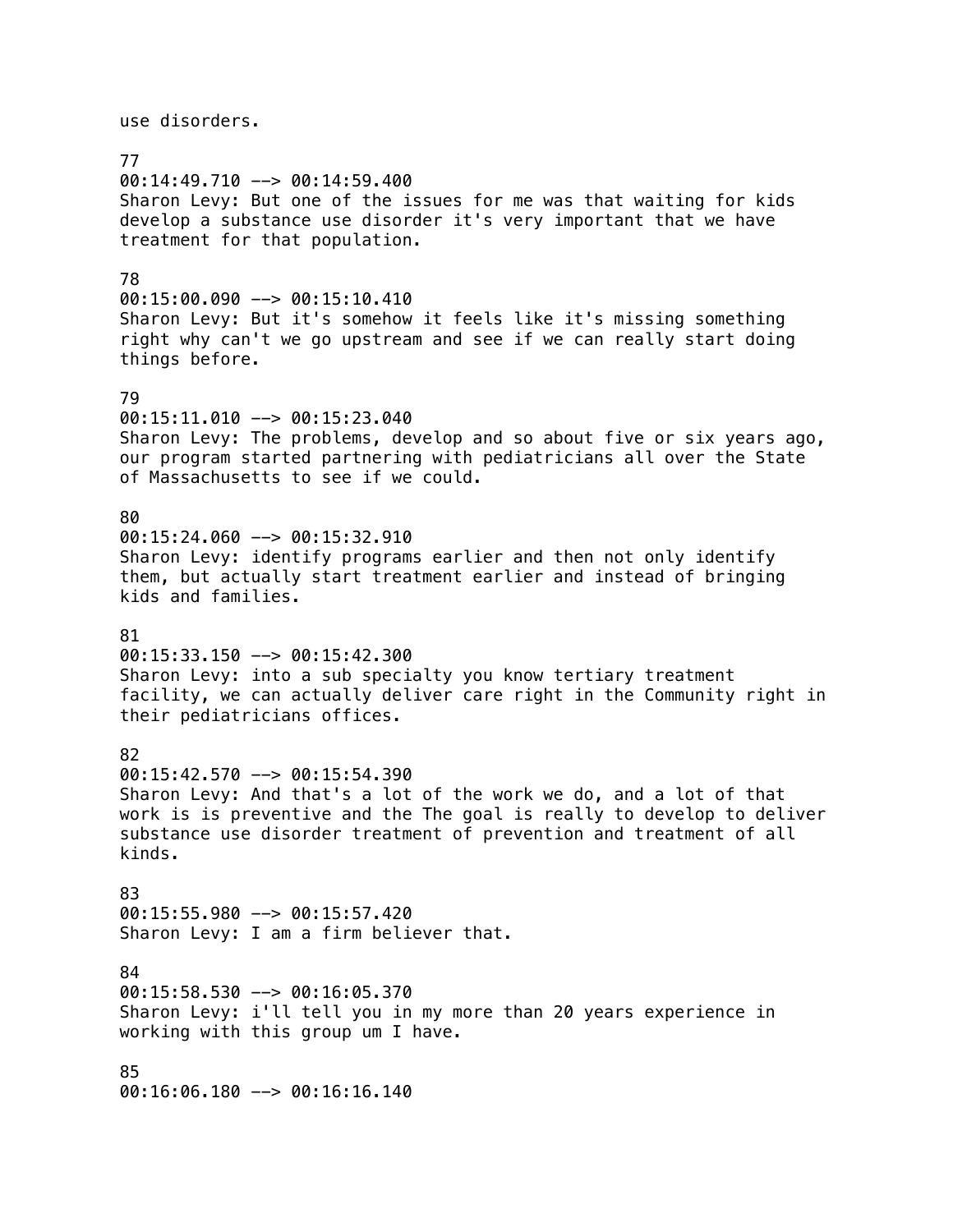Sharon Levy: not met anybody who would who had become addicted to opioids are it overdosed on opioids who did not first have a long history of using cannabis nicotine alcohol. 86  $00:16:16.440$  -->  $00:16:24.390$ Sharon Levy: And so, identifying that early use and deflecting it is we don't always think of that is prevention of opioid use disorder. 87 00:16:24.900 --> 00:16:35.880 Sharon Levy: But actually at you know it's a really key critical piece because it's it's the kids who start developing problems with the other substances are much more likely to go on and and develop. 88 00:16:36.690 --> 00:16:52.020 Sharon Levy: opioid problems and be at risk of overdose so we wanted to see if we could get to those kids you get to them early and we can move beyond just sort of recognizing in and identifying it but really move into treatment and helping them change their behaviors. 89  $00:16:53.370$  -->  $00:17:10.950$ Carmen Nevarez: So i'm wondering if you could just talk for a moment, maybe what are some of the early um the sort of the early signals that could help parents, teachers communities to recognize and help to.  $90$ 00:17:12.300 --> 00:17:16.320 Carmen Nevarez: engage young people who are at higher risk than others. 91 00:17:18.150 --> 00:17:24.750 Sharon Levy: Well i'm going to back that up just a little bit and answer a question that you didn't ask and start by saying that. 92 00:17:25.770 --> 00:17:32.640 Sharon Levy: Really, I encourage parents and school staff coaches on certainly mental. 93 00:17:35.310 --> 00:17:41.100 Sharon Levy: Health professionals, we really all of the caring adults who work with kids or interact with kids. 94 00:17:41.400 --> 00:17:50.220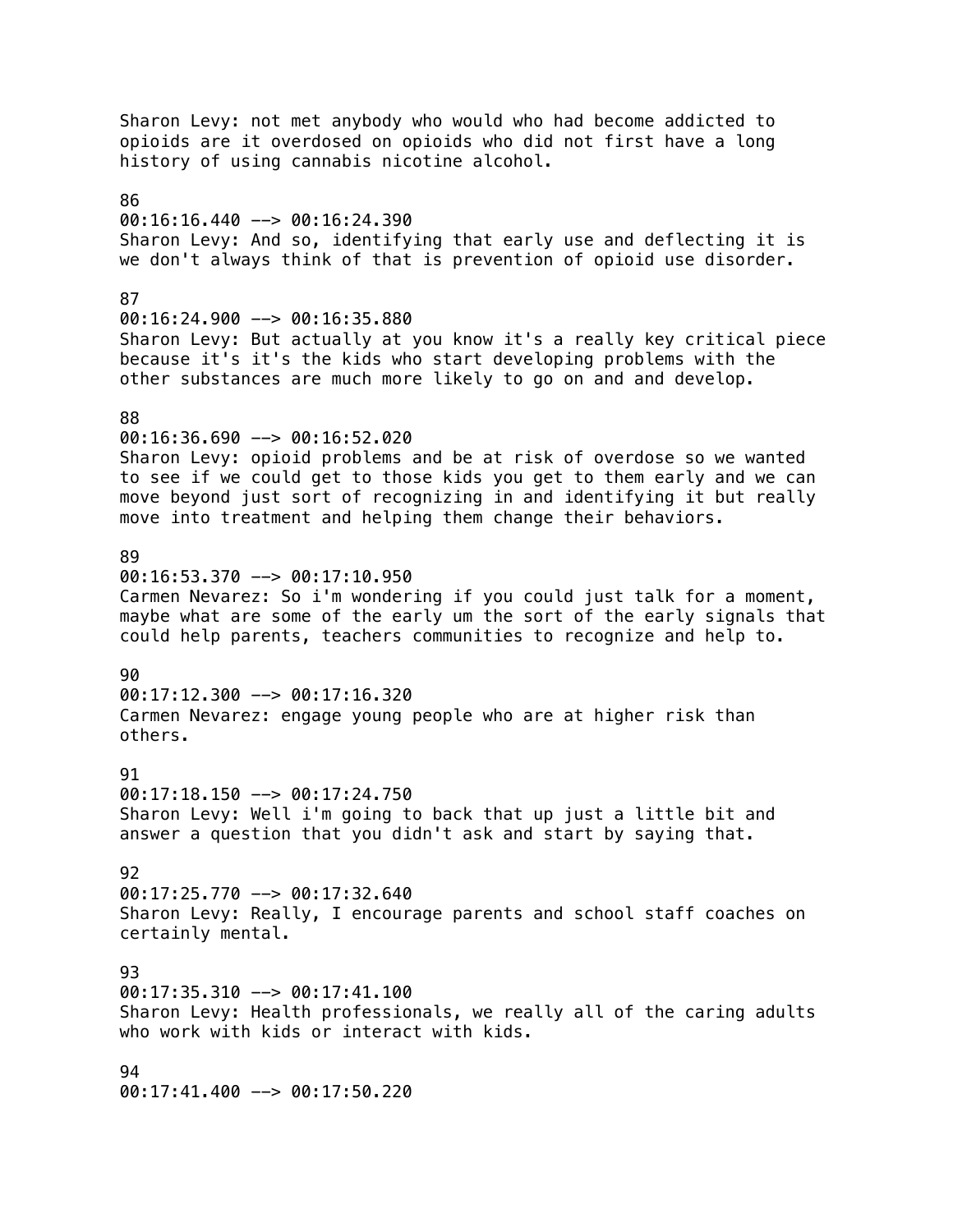Sharon Levy: That really the that the best message for them is that on choosing not to use substances is really best for health and best for development. 95  $00:17:50.640$  -->  $00:17:54.690$ Sharon Levy: Now that doesn't mean that's going to stop all kids from using all substances, we know that. 96  $00:17:55.230$  -->  $00:18:07.680$ Sharon Levy: But I think it's really important that trusted adults really speak with one voice and the way that I think about it, our kids are exposed to messages that promote substance use throughout the culture. 97 00:18:09.390 --> 00:18:17.670 Sharon Levy: 100 times a day right they see alcohol ads you know there's lots of promotion around beeping and cigarettes and tobacco. 98 00:18:18.030 --> 00:18:27.600 Sharon Levy: And these days, cannabis and so there's there's lots and lots out there that's promoting substance use, and there are far fewer opportunities.  $99$ 00:18:28.140 --> 00:18:37.920 Sharon Levy: To really tell kids the truth, which is hey your brain and body are developing right now and really the best thing for your health and your long term health and your development. 100 00:18:38.160 --> 00:18:47.670 Sharon Levy: would be not to use any of these substances, so I I like to start with that because I think that it's important to put that universal prevention. 101 00:18:48.210 --> 00:18:59.880 Sharon Levy: piece out there, you know, I think that a lot of adults, want to be very practical and so they can sometimes be afraid of that message saying, well, I know kids are going to drink so what's the point of telling them not to. 102 00:19:00.210 --> 00:19:05.910 Sharon Levy: Well, I I still think it's a really, we can say it, we can say it clearly and that you know that doesn't mean we're going to.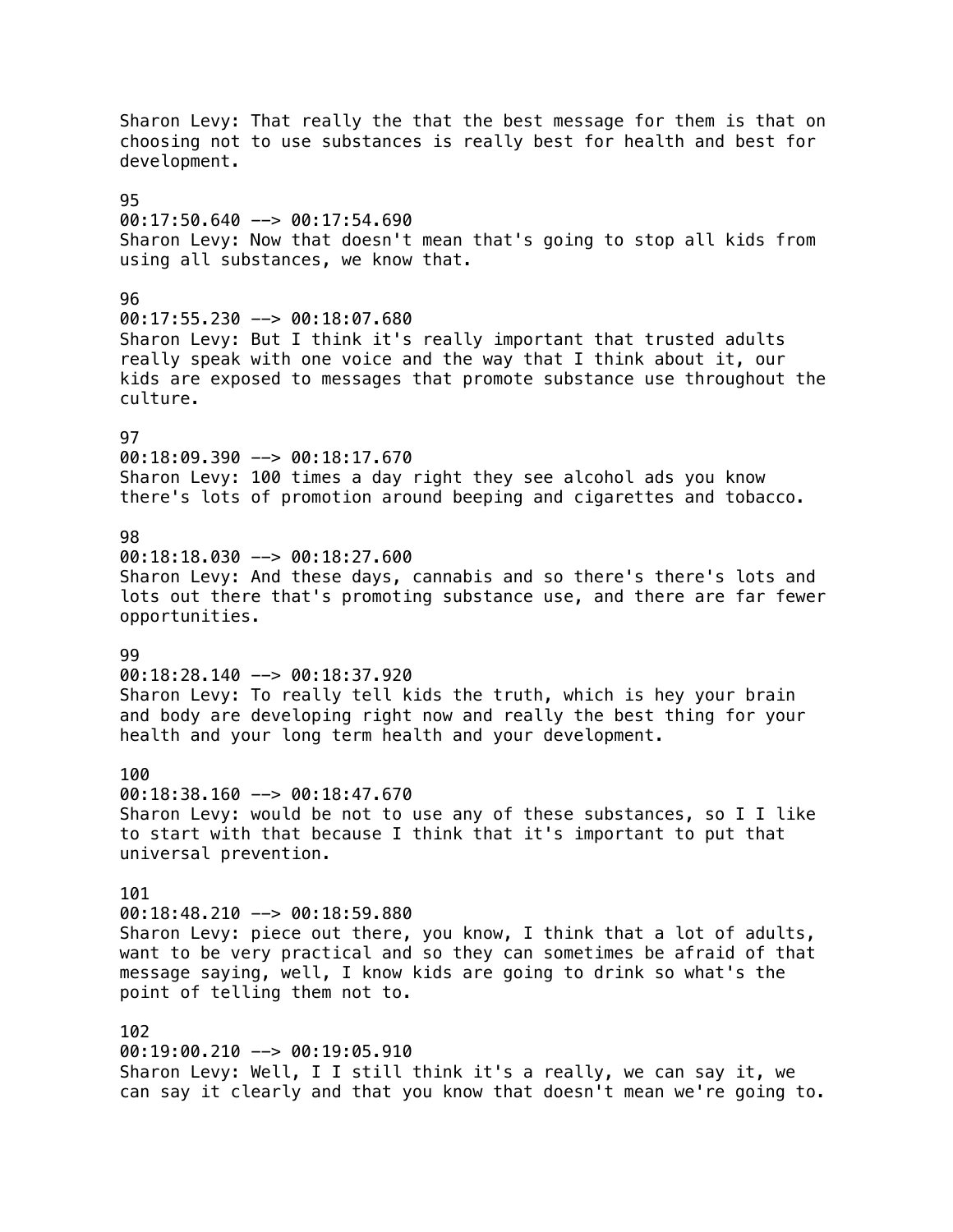103 00:19:06.390 --> 00:19:13.980 Sharon Levy: You know, judge harshly, you know kids who who use substances but really to put that clearly out there to to help. 104 00:19:14.550 --> 00:19:27.150 Sharon Levy: Balance the score and help kids really think about this, you asked how do we start knowing when somebody is developing is showing signs of developing a problem there are a couple of screening tools out there that are used. 105 00:19:27.720 --> 00:19:36.480 Sharon Levy: Widely certainly in Massachusetts, but I think in other parts of the country to that are meant for medical settings to really help on. 106  $00:19:37.110$  -->  $00:19:51.090$ Sharon Levy: identify kids who are at higher risk of having a substance use disorder and actually and fairly remarkably this tools are really, really very simple all of the tools that we're using these days. 107 00:19:52.110 --> 00:19:57.030 Sharon Levy: Are the the primary ones more popular ones, these days are simply based. 108 00:19:57.420 --> 00:20:10.500 Sharon Levy: On reports of frequency of use, so I want to warn you that these are like screening questions that have been carefully validated and so, in order to really get them to work well, they have to be asked, exactly as they've been developed on. 109 00:20:11.160 --> 00:20:24.570 Sharon Levy: And so we really recommend that when you're going to do, screening that you do you do with a piece of paper that has the questions, exactly as they're supposed to be there really meant for on they're really meant for. 110 00:20:26.670 --> 00:20:37.680 Sharon Levy: Healthcare settings but using these tools which can usually be answered in far less than a minute about 30 seconds, we can

identify kids who are.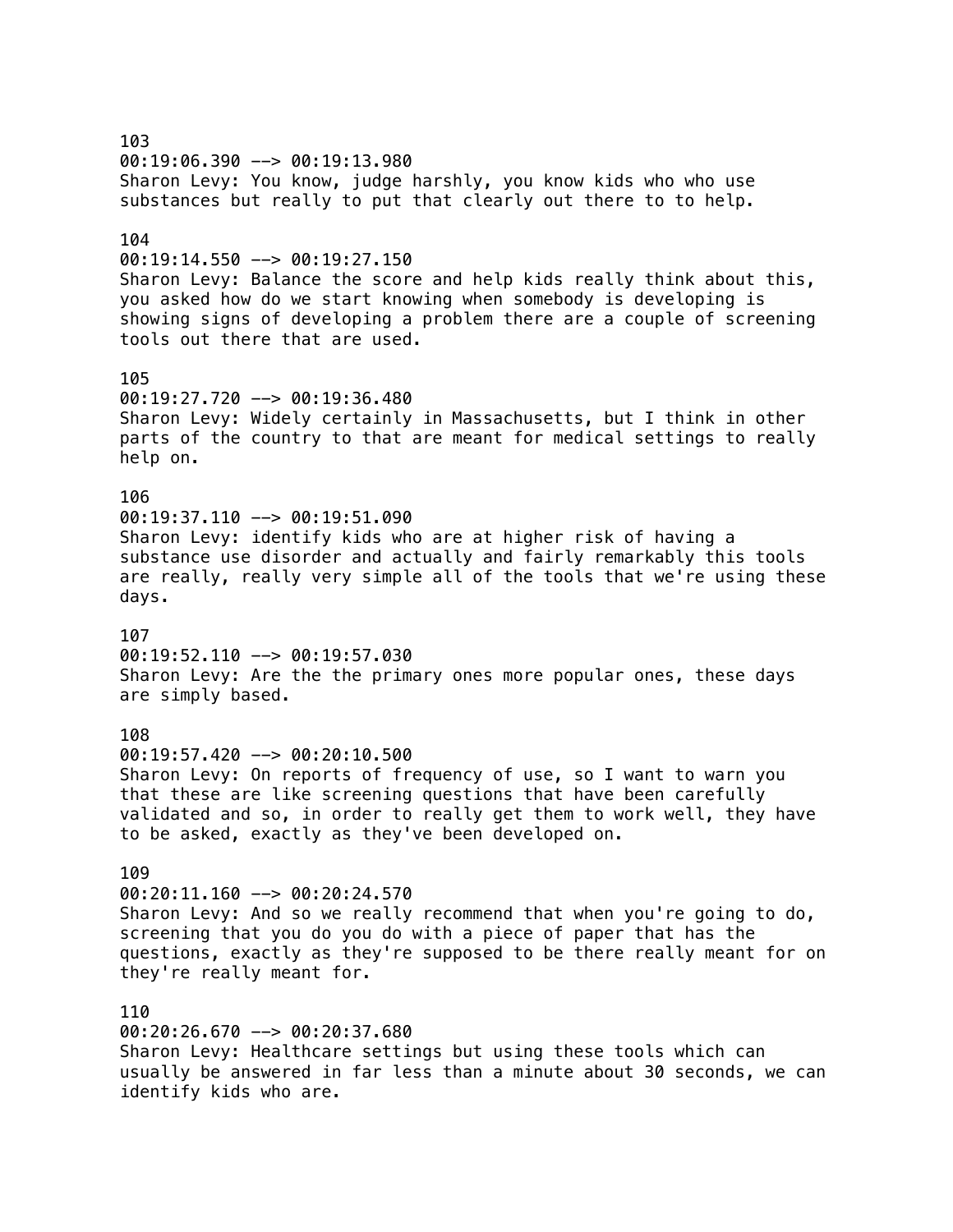111 00:20:38.190 --> 00:20:44.880 Sharon Levy: at high risk of having a substance use disorder currently and we also tend to pick up on. 112  $00:20:45.540$  -->  $00:20:50.910$ Sharon Levy: issues around kids who may not have a substance use disorder, but are engaged in high risk behaviors, for example. 113 00:20:51.330 --> 00:21:07.890 Sharon Levy: About 4% of kids in our practices report some non medical use of opioids in the past year, so those are kids you know, the vast majority of them don't have a substance use disorder, but it's really wonderful opportunity for us. 114 00:21:09.240 --> 00:21:13.590 Sharon Levy: To be able to provide them some education and some advice on. 115  $00:21:15.120$  -->  $00:21:20.310$ Sharon Levy: You know before before they go down before they do develop. 116 00:21:21.390 --> 00:21:22.470 Sharon Levy: symptoms or a problem. 117 00:21:23.430 --> 00:21:29.460 Carmen Nevarez: Now, one of the one of the questions from our audience is how to make sure that we can quickly. 118 00:21:30.930 --> 00:21:44.940 Carmen Nevarez: incorporate strategies or screening strategies into practice, because the time for visits is always limited and i'm wondering if maybe you could comment on that, but also, if you would mind sharing some. 119  $00:21:46.950$  -->  $00:21:58.350$ Carmen Nevarez: Some resources with us so that we can make sure that we posted on the website or people that actually want to take a few minutes and look at some tools and and see what could be useful to them in the work that they're doing.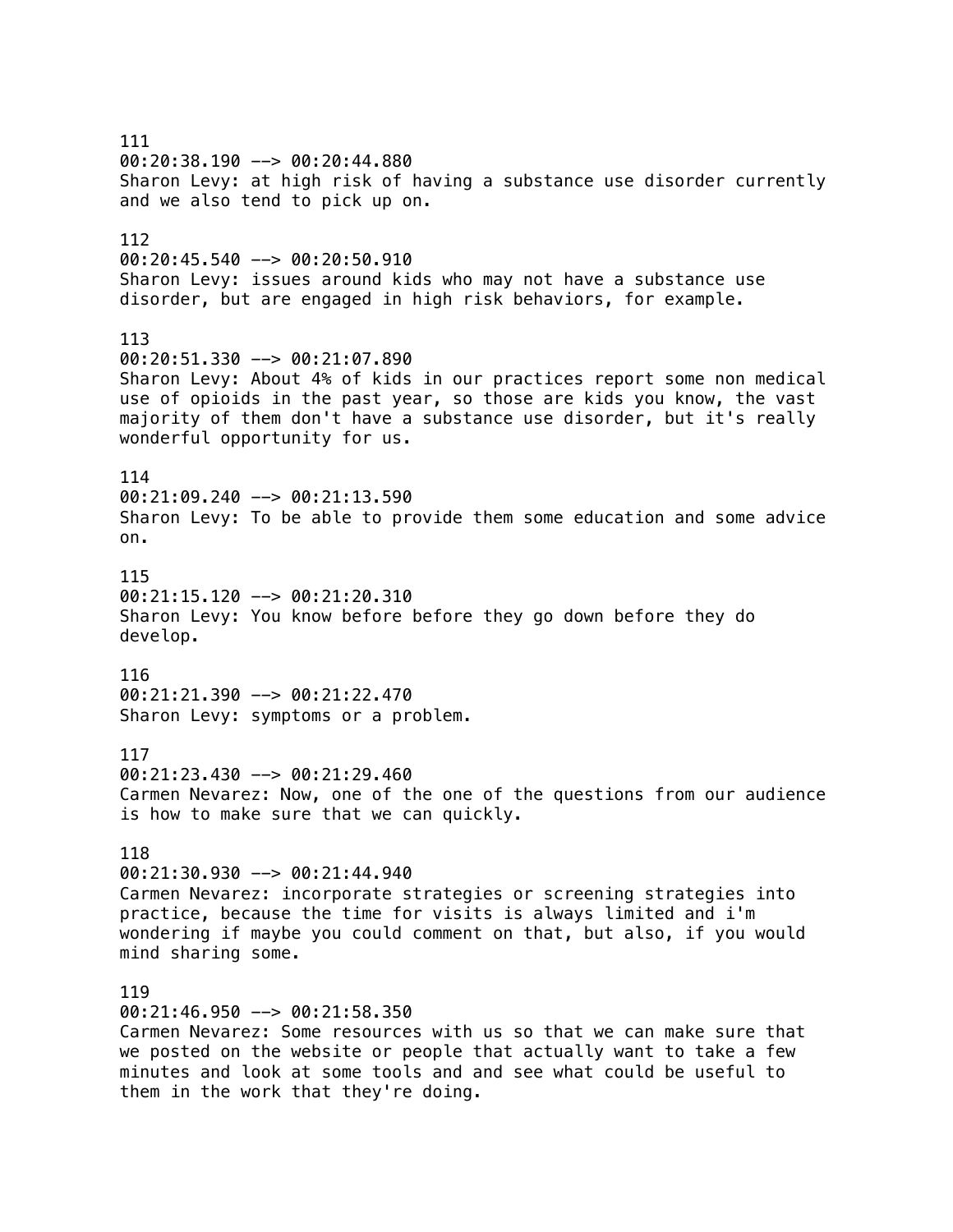120 00:21:59.130 --> 00:22:11.730 Sharon Levy: yeah absolutely so on so time is always of the essence, when we're talking about health care appointments and especially primary care, especially preventive care for adolescents, there are thousands of things that we'd like to cover. 121 00:22:12.150 --> 00:22:23.970 Sharon Levy: So you know what I would say is that, especially these days, I think, use of a portal is becoming more popular and a lot of our partner practices are asking. 122 00:22:24.540 --> 00:22:33.750 Sharon Levy: Patients parents have younger kids or patient's themselves for adolescents to fill out questionnaires and the portal before their visit ever begins now of course. 123  $00:22:34.740 \rightarrow 00:22:43.110$ Sharon Levy: that's going to be harder for people who may not have the technology that allows them internet access and all that, so you know, I think that. 124 00:22:44.700 --> 00:22:52.470 Sharon Levy: hybrid strategies are always the best right so for people who can get on the portal and answer those questions before their visit that's really wonderful. 125 00:22:53.160 --> 00:23:04.050 Sharon Levy: A lot of our practices for kids who couldn't or didn't answer the questions beforehand they'll either hand them on in an iPad that belongs to the practice have them get on right then and there. 126 00:23:04.440 --> 00:23:15.210 Sharon Levy: You know right as they're having their height and weight done, they can answer a couple of questions or or do it on paper, if there's if computer resources are limited, so you know, I think that. 127 00:23:16.380 --> 00:23:26.310 Sharon Levy: A lot of practices are already screening for things like depression, anxiety symptoms of ADHD, and so I see substance use.

128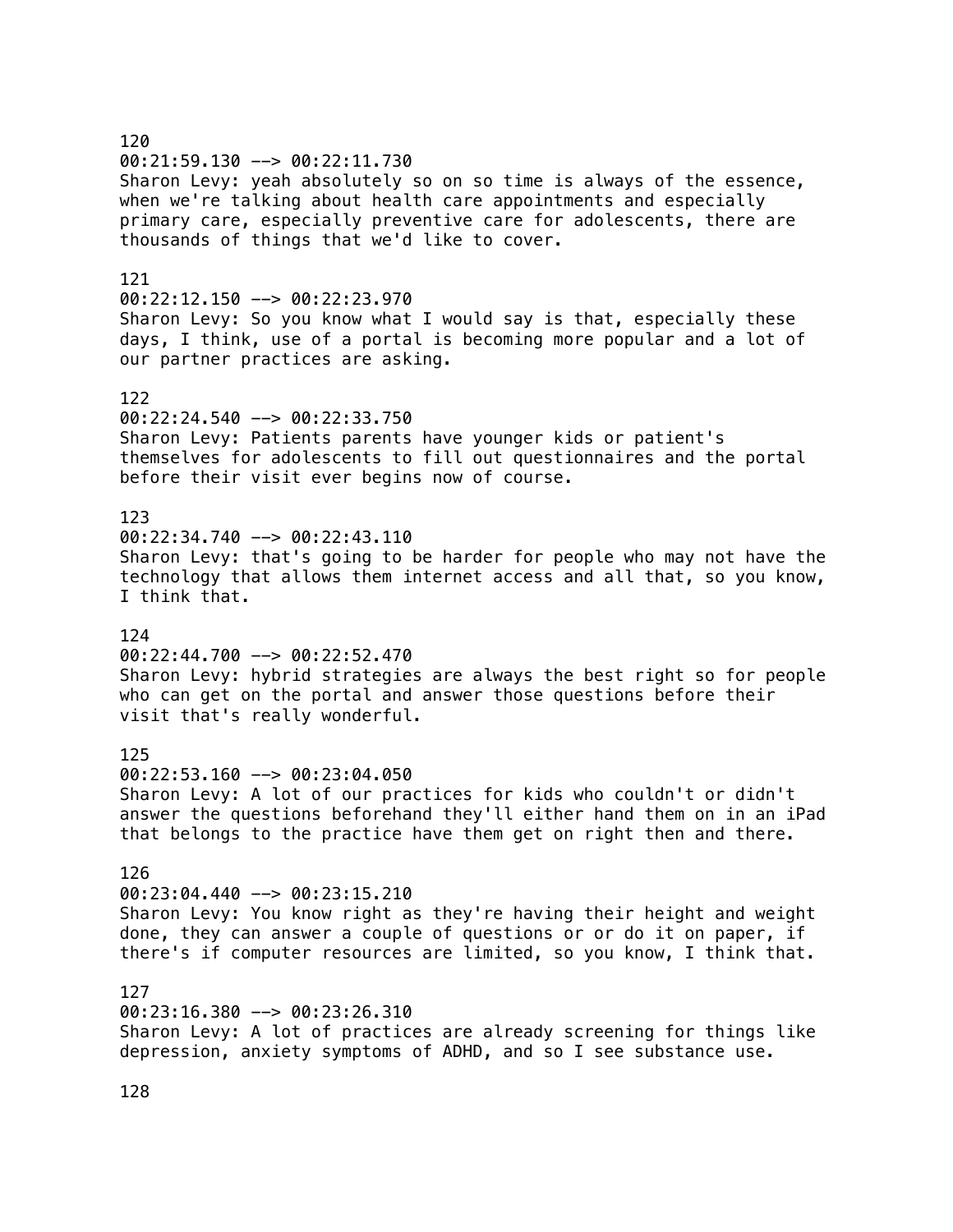00:23:26.700 --> 00:23:42.900 Sharon Levy: disorders, as is really just part of that package really something that can be rolled right in, and so, then when the primary care provider sits down with a teenager they can really see the whole picture and say okay this this this young person is. 129 00:23:45.090 --> 00:23:51.510 Sharon Levy: endorsing some symptoms that have anxiety also on telling us about some regular. 130 00:23:51.780 --> 00:24:02.220 Sharon Levy: Cannabis use new let's see if we can wrap these two together and guide that person to the right treatment to take care of take care of both of them because that's really what whole person care is really all about. 131 00:24:02.730 --> 00:24:09.690 Carmen Nevarez: yeah yeah it's a very good point oh there's another another aspect of this that came up in the Q amp a and I think it's important to take a moment. 132 00:24:10.470 --> 00:24:17.430 Carmen Nevarez: What if you're working with an adolescent to has parents that are users and how. 133 00:24:18.060 --> 00:24:34.710 Carmen Nevarez: How do you how can we reach out to them, both because we know that that does increase their probability of having a substance use disorder later in their life but, but because they may feel tremendous responsibility towards their parents and not know how to open a conversation. 134 00:24:36.300 --> 00:24:55.170 Sharon Levy: Now you know there's been some work done actually around on parents and their feelings about being screened for their own substance you about their own substance use during their child's pediatric visits most of this work was done with parents of young children, but. 135 00:24:56.430 --> 00:25:07.890 Sharon Levy: What what we know is that parents are really open to it, you know, having a pregnancy is for women and and I think you know, being an expectant Father as well it's.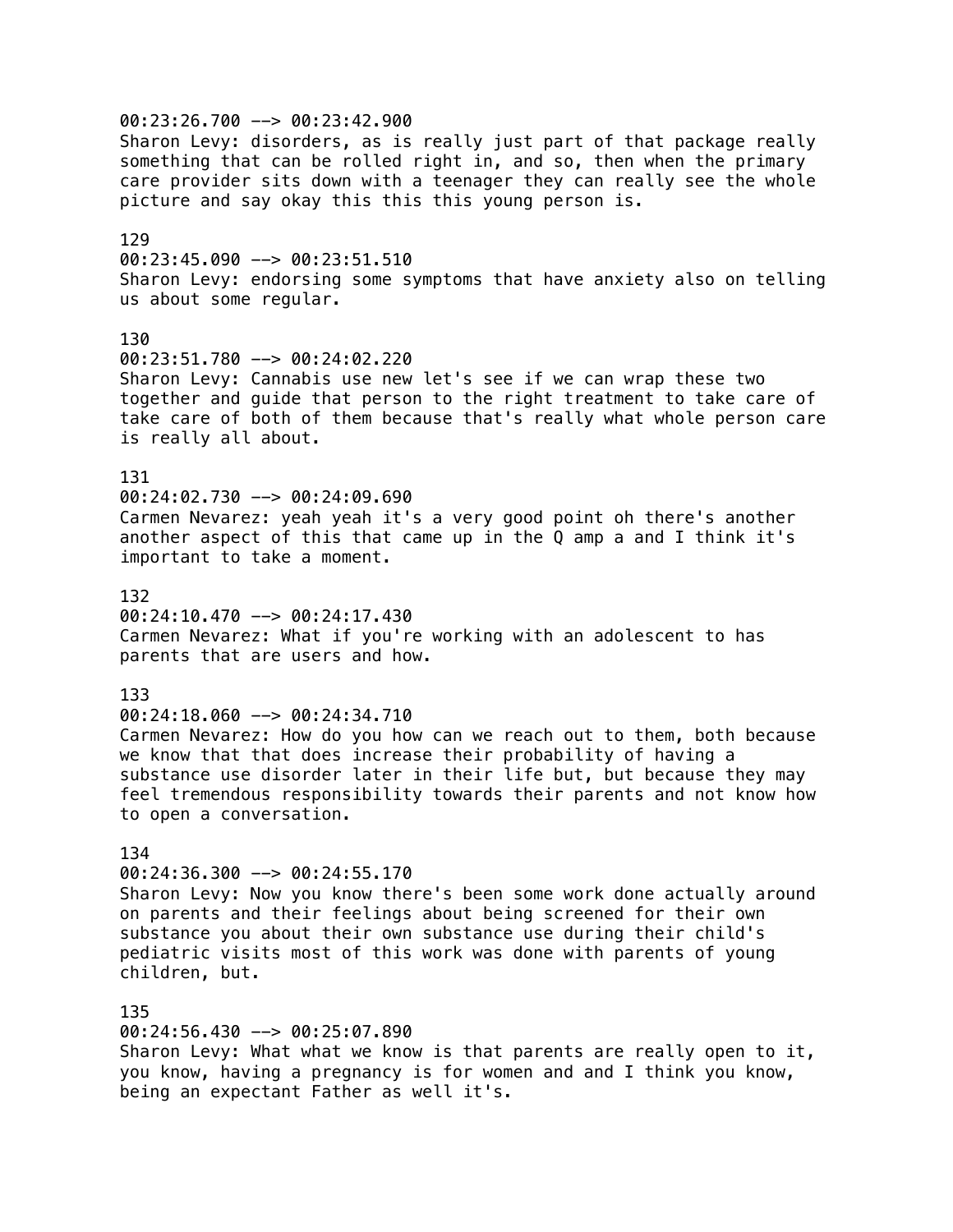136 00:25:08.520 --> 00:25:24.810 Sharon Levy: Really, a moment when people are more amenable to change, then other times in their life right so parenthood is really a great link into thinking about one's own behavior we work with adolescence. 137 00:25:26.580 --> 00:25:43.350 Sharon Levy: it's family history of substance use disorders is pretty common amongst the population, I just want to say that I work with a lot of parents who have substance use disorders themselves, you know many of them are many of them are are. 138 00:25:45.570 --> 00:25:56.010 Sharon Levy: I would say, none of them want their children to have substance use disorder so they're often very, very concerned and just because they have experienced with a substance doesn't mean that they're comfortable with their child using it. 139 00:25:56.370 --> 00:26:05.550 Sharon Levy: I would say they're all also we do screen parents very briefly in our program we don't treat parents and, but we do recommend that they. 140 00:26:06.540 --> 00:26:18.510 Sharon Levy: seek their own treatment, and I think that saying to a parent, you know, this is really something that I recommend that you do is often very, very moving on it, especially. 141 00:26:19.650 --> 00:26:29.460 Sharon Levy: If they if they can say that in front of their child that's often very moving to both parties and i've had families where that has happened. 142 00:26:30.090 --> 00:26:38.880 Carmen Nevarez: Well that's very that's very useful to hear, I wonder, since this whole series is about partnerships and trying to think about how we. 143 00:26:40.290 --> 00:26:49.200 Carmen Nevarez: Especially communities can can engage parts of the of their community that perhaps I never thought of what are some of the partnerships with.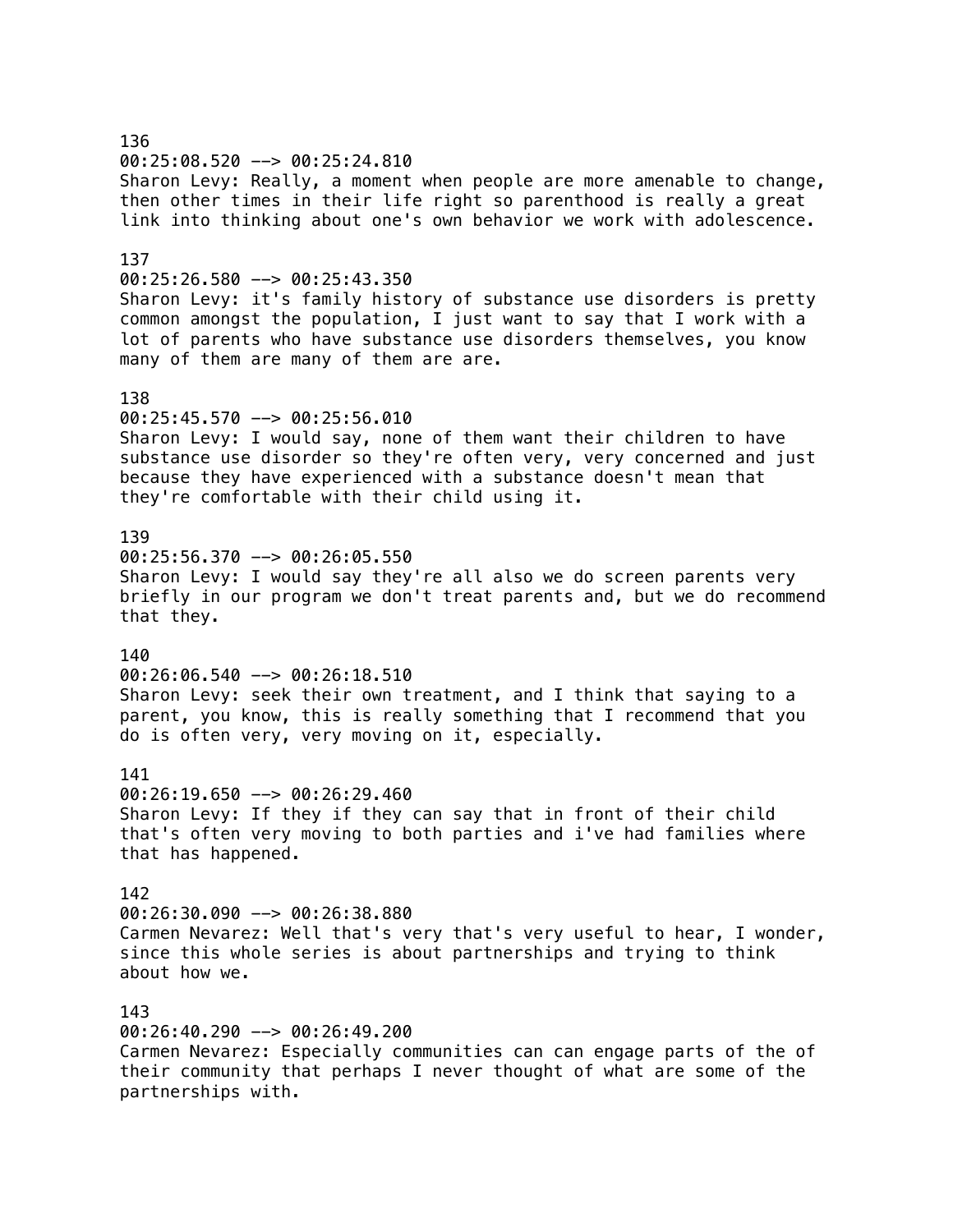## 144 00:26:50.460 --> 00:27:09.420 Carmen Nevarez: Community drug safety groups or substance use groups that you have seen that you think the partnership part that works really well either being invited in to speak or or being an active member of any any experience with that that you'd care to share. 145 00:27:12.270 --> 00:27:22.890 Sharon Levy: Well it's it's a great question, I mean one of the things that I think about frequently is, you know how schools are places that kids pass through it's very much like primary care right. 146 00:27:23.430 --> 00:27:40.830 Sharon Levy: But it's even more so because kids spend their time in schools right they spend, you know as much time in schools, as they do anywhere else, and so you know, having strong partnerships with schools and seeing that as an opportunity to. 147 00:27:44.100 --> 00:28:03.690 Sharon Levy: To provide you know resources to guide kids there are complications with doing that too right there are issues around confidentiality there, there are all kinds of issues, but you know our, our group has work with school systems to provide some nicotine education and also some. 148 00:28:05.550 --> 00:28:11.040 Sharon Levy: Peer to peer therapy groups in school settings and you know what we have found is that. 149 00:28:11.850 --> 00:28:30.870 Sharon Levy: it's it's very practical for kids right because they're there and it's you know there's a certain level of of convenience and it's a great place to introduce some some things that rely on on peer support and peer counseling, so I think that there are, I think that those are really. 150 00:28:32.100 --> 00:28:40.230 Sharon Levy: Important thoughts of where can I where can I partner, where do where do we have kids you know, again, it goes back to thinking about. 151 00:28:40.980 --> 00:28:47.520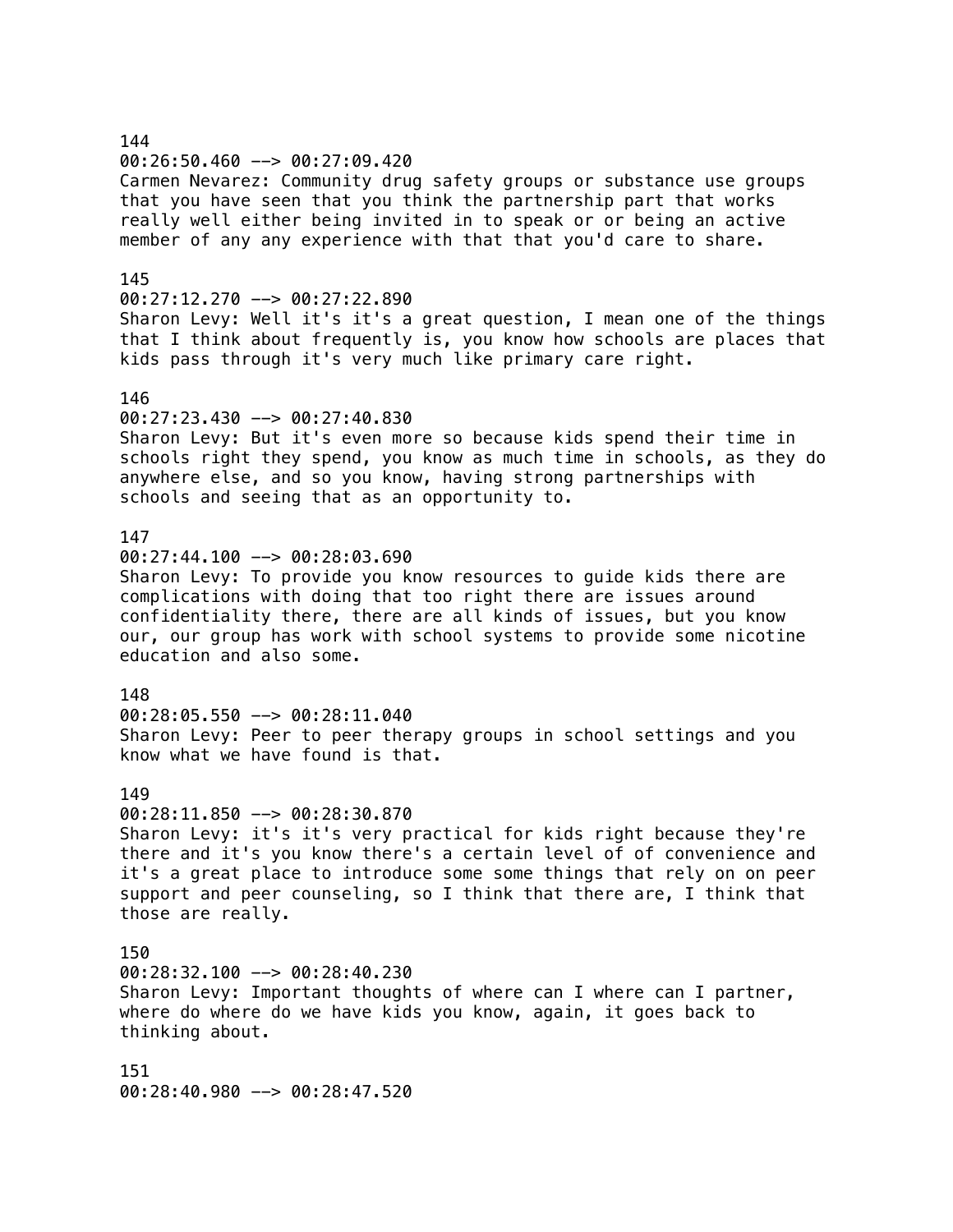Sharon Levy: Our decision to try and decrease the number of kids that we were bringing into a coronary care treatment program you know. 152  $00:28:47.790$  -->  $00:29:00.600$ Sharon Levy: In the middle of a busy city and saying, where can I push support and resources out to the places where kids actually are right so let's maximize their convenience and see if we can get them to engage that way. 153 00:29:01.080 --> 00:29:10.050 Carmen Nevarez: yeah yeah important points that you're making I think one other thing that we'd like to hear a brief word on since we're just about at time. 154 00:29:10.530 --> 00:29:22.170 Carmen Nevarez: Is if you have any thoughts about how to help build the resilience of our young people and how we can partner more effectively to help build the result their resilience. 155 00:29:24.780 --> 00:29:34.470 Sharon Levy: So um you know um one thing that I know about substance use disorder treatment is that it. 156 00:29:36.210 --> 00:29:47.910 Sharon Levy: That you know, having these kinds of caring relationships, I mean so much of it is about relationship and relationship, building on you so much time is spent really. 157 00:29:49.020 --> 00:30:02.520 Sharon Levy: Working on D stigmatizing the condition, you know even with that you know even with parents about really working to help kids and their parents incentivize. 158 00:30:03.240 --> 00:30:16.740 Sharon Levy: Good choices and healthy choices, and I feel like when you build that in when you when you are motivating kids to do to get involved in treatment because of the benefits that it. 159 00:30:17.070 --> 00:30:24.030 Sharon Levy: It provides them rather than you know the what we're so used to hearing you better do this, or else, or you better not do

this, or else.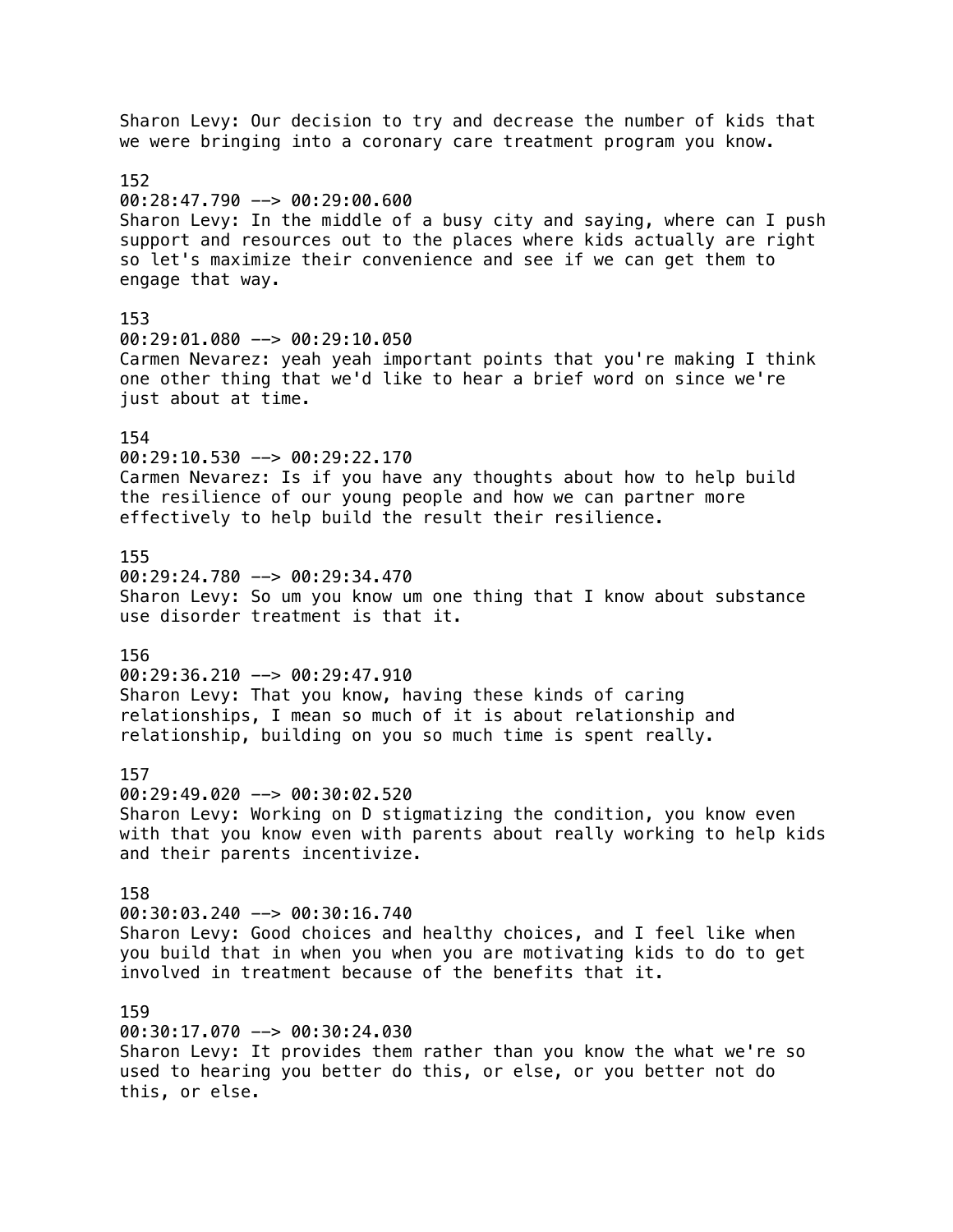160 00:30:24.330 --> 00:30:31.170 Sharon Levy: But if you can flip that around you know, I think that that really does build resilience it builds relationships. 161 00:30:31.830 --> 00:30:47.100 Sharon Levy: Even between kids and their parents, which are obviously lifelong relationships and so often are stressed by substance use and substance use disorders and so really starting to rethink that and turn that around I feel like is one of the great ways of doing that. 162 00:30:47.850 --> 00:30:59.670 Carmen Nevarez: Well, I want to thank you for taking your time to be with us today it's it really matters to have a conversation with somebody like you, was the experience that you have and clearly the kinds of questions that our audience had were very. 163 00:31:00.840 --> 00:31:13.530 Carmen Nevarez: showed showed a real need for the type of knowledge and experience that you bring I will tell everybody in our audience will do our best to get some screening tools up and some and answer some of the questions that that you all. 164 00:31:14.160 --> 00:31:24.570 Carmen Nevarez: That you all have shared with us, we know that there's never enough time to to answer everything and with that, let me just go to the next slide and remind everybody that. 165 00:31:25.680 --> 00:31:26.340 Carmen Nevarez: Our next. 166 00:31:27.750 --> 00:31:30.480 Carmen Nevarez: Our upcoming event is going to be the. 167  $00:31:32.130$  -->  $00:31:33.150$ Carmen Nevarez: National leadership. 168 00:31:35.070 --> 00:31:45.750 Carmen Nevarez: Sorry, our our third and final installment of the third part of the three part series on saving lives with trauma informed practices is coming up, and that will be.